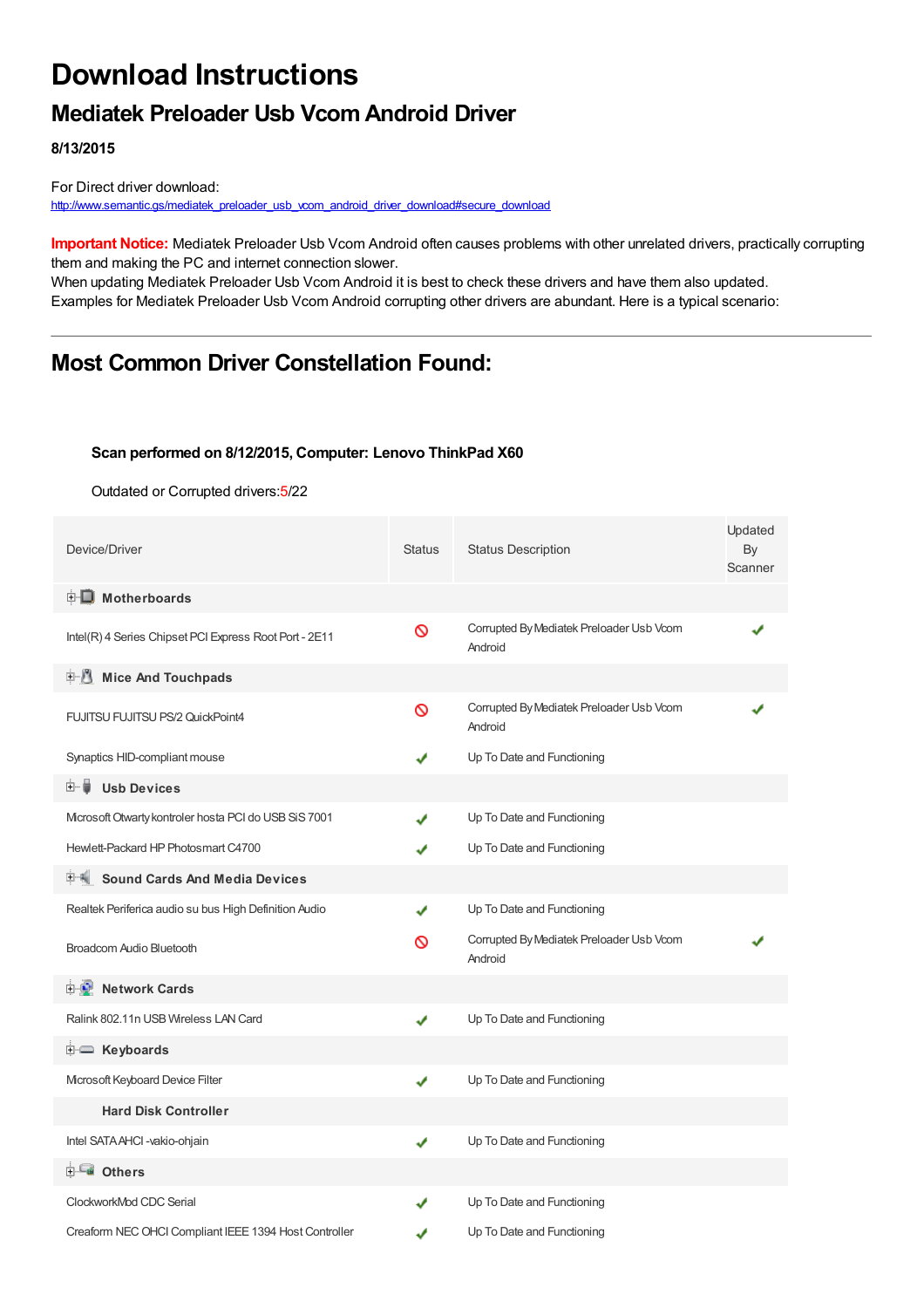| Unibrain Texas Instruments 1394 OHCI Compliant Host<br>Controller | ✔ | Up To Date and Functioning                          |  |
|-------------------------------------------------------------------|---|-----------------------------------------------------|--|
| <b>SMSC SMSC Fast Infrared Driver</b>                             | ✔ | Up To Date and Functioning                          |  |
| Realtek Semiconduct Realtek PCIE CardReader                       | ✔ | Up To Date and Functioning                          |  |
| Toshiba Toshiba Secure Digital-Hostcontroller                     |   | Up To Date and Functioning                          |  |
| <b>D</b> Cameras, Webcams And Scanners                            |   |                                                     |  |
| Brother Brother DCP-115C USB                                      |   | Outdated                                            |  |
| Video Cards                                                       |   |                                                     |  |
| Intel Video Controller (VGA Compatible)                           | ∾ | Corrupted By Mediatek Preloader Usb Vcom<br>Android |  |
| <b>Devices</b> Input Devices                                      |   |                                                     |  |
| Microsoft USB Human Interface Device                              | ✔ | Up To Date and Functioning                          |  |
| <b>E-TP</b> Port Devices                                          |   |                                                     |  |
| LGLGE Bluetooth TransPort (COM5)                                  | ✔ | Up To Date and Functioning                          |  |
| <b>E</b> Monitors                                                 |   |                                                     |  |
| Sony Digital Flat Panel (1024x768)                                | ✔ | Up To Date and Functioning                          |  |
| 中国 Mobile Phones And Portable Devices                             |   |                                                     |  |
| <b>Acer NOKIA</b>                                                 | ✔ | Up To Date and Functioning                          |  |

## **Mediatek Preloader Usb Vcom Android Driver Models:**

| <b>Driver Model</b>                                                 | Original<br><b>Upload Date Modification</b> | Last     | <b>Driver File</b>                                                               | <b>File</b><br><b>Size</b> | <b>Most</b><br><b>Compatible</b><br><b>Computer</b><br><b>Model</b> | <b>Availabilty</b><br>To<br><b>Scanner</b> |
|---------------------------------------------------------------------|---------------------------------------------|----------|----------------------------------------------------------------------------------|----------------------------|---------------------------------------------------------------------|--------------------------------------------|
| Mediatek Preloader Usb Vcom 9/23/2014<br>Android 60988              |                                             | 8/1/2015 | mediatek_preloader_usb_vcom_android-206kb LGR590-PR70K,<br>60988.exe             |                            |                                                                     |                                            |
| Mediatek Preloader Usb Vcom 12/16/2014<br><b>Android W2.1401.14</b> |                                             | 8/7/2015 | mediatek_preloader_usb_vcom_android-202kb HPPresario V6000,<br>w2.1401.14.exe    |                            |                                                                     |                                            |
| Mediatek Preloader Usb Vcom 1/18/2015<br>Android 73202              |                                             | 8/4/2015 | mediatek_preloader_usb_vcom_android-<br>141kb Sony VGX-TPIDTV,<br>73202.exe      |                            |                                                                     |                                            |
| Mediatek Preloader Usb Vcom 8/13/2014<br><b>Android E2341.18</b>    |                                             | 8/2/2015 | mediatek_preloader_usb_vcom_android-<br>80kb HPHp elite hpe410f,<br>e2341.18.exe |                            |                                                                     |                                            |
| Mediatek Preloader Usb Vcom 7/31/2014<br><b>Android 71.1260</b>     |                                             | 8/3/2015 | mediatek_preloader_usb_vcom_android-<br>53kb BM2724NM,<br>71.1260.exe            |                            |                                                                     | J                                          |
| <b>Mediatek Preloader Usb Vcom</b><br><b>Android 302.131.1</b>      | 9/26/2014                                   | 8/6/2015 | mediatek_preloader_usb_vcom_android-89kb<br>302.131.1.exe                        |                            | Toshiba SATELLITE<br>L775-15N                                       |                                            |
| Mediatek Preloader Usb Vcom 9/6/2014<br><b>Android 61.1208</b>      |                                             | 8/3/2015 | mediatek_preloader_usb_vcom_android-<br>141kb HPHPdc5000 uT,<br>61.1208.exe      |                            |                                                                     | J                                          |
| Mediatek Preloader Usb Vcom 7/31/2014<br>Android L22801.1           |                                             | 8/5/2015 | mediatek_preloader_usb_vcom_android-147kb FCATMQ45G,<br>I22801.1.exe             |                            |                                                                     |                                            |
| Mediatek Preloader Usb Vcom 8/3/2014<br>Android Z32939              |                                             | 8/7/2015 | mediatek_preloader_usb_vcom_android-<br>39kb<br>z32939.exe                       |                            | <b>MAXDATA PLATINUM</b><br>100 IM <sub>5</sub> ,                    | J                                          |
| Mediatek Preloader Usb Vcom 9/10/2014<br>Android 83288              |                                             | 8/5/2015 | vhnu-83288.exe                                                                   | 197kb                      | <b>WINCOR NIXDORF EPC</b><br>A4.                                    |                                            |
| Mediatek Preloader Usb Vcom 8/5/2014<br><b>Android 2.1241.10</b>    |                                             | 8/4/2015 | mediatek_preloader_usb_vcom_android-<br>168kb<br>2.1241.10.exe                   |                            | <b>Packard Bell</b><br><b>ENLS44HR</b>                              |                                            |
| Mediatek Preloader Usb Vcom 12/9/2014<br>Android 60890              |                                             | 8/7/2015 | mediatek_preloader_usb_vcom_android-133kb NECPC-VL580CD1K,<br>60890.exe          |                            |                                                                     |                                            |
| Mediatek Preloader Usb Vcom 19/16/2014                              |                                             | 8/7/2015 | mediatek_preloader_usb_vcom_android-458Lh NECROLIV2544774                        |                            |                                                                     |                                            |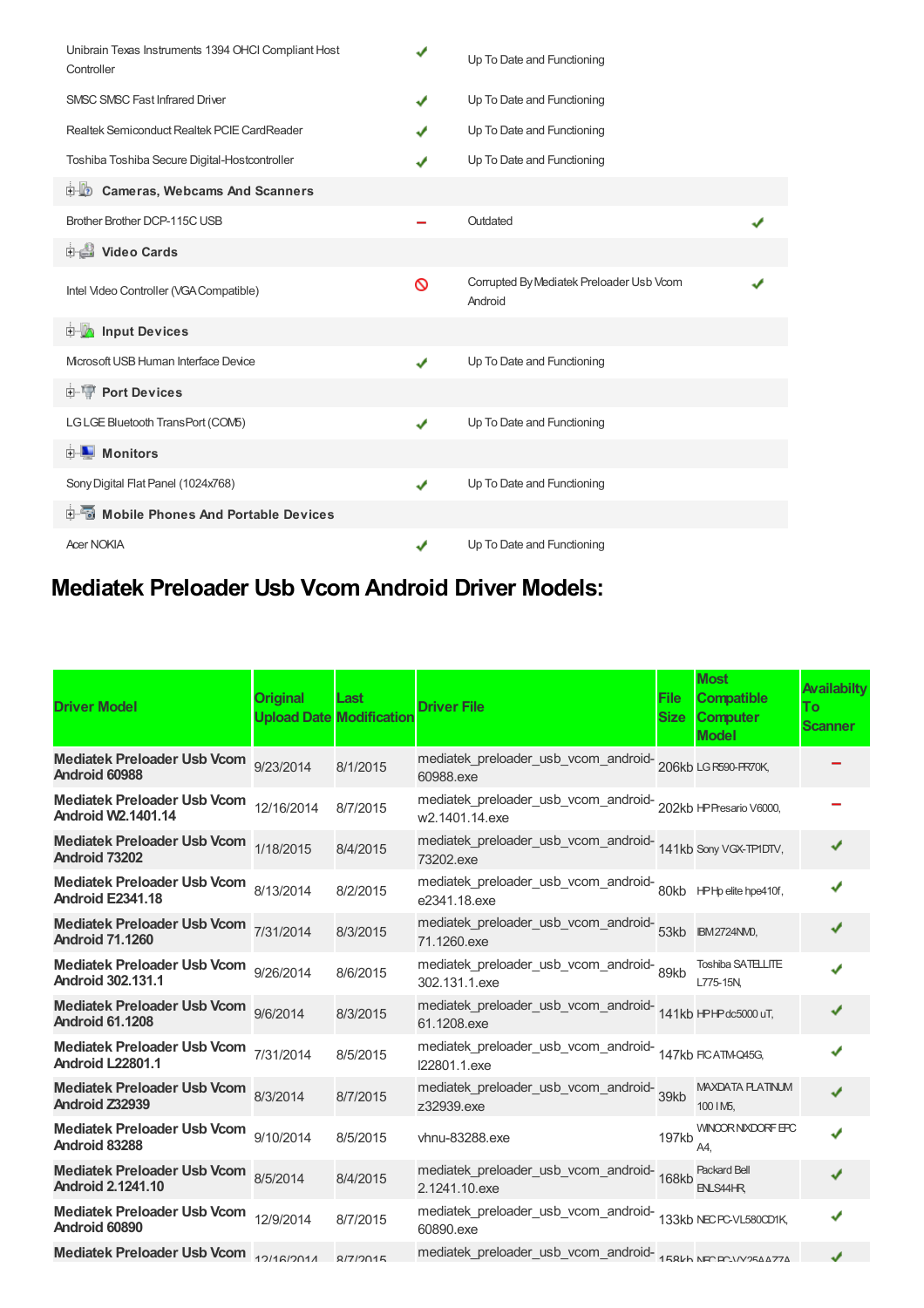| <b>Android 23492.1</b>                                            | $ L $ $ U L$ $ H $ | UIIIZUIU  | 23492.1.exe                                                                      | <b>I JONU INEU FU V I ZUMMETA,</b>       |  |
|-------------------------------------------------------------------|--------------------|-----------|----------------------------------------------------------------------------------|------------------------------------------|--|
| <b>Mediatek Preloader Usb Vcom</b><br><b>Android 2.1062.13</b>    | 8/22/2014          | 8/3/2015  | mediatek_preloader_usb_vcom_android-<br>175kb HPF6-2155a,<br>2.1062.13.exe       |                                          |  |
| <b>Mediatek Preloader Usb Vcom</b><br>Android C2400               | 1/1/2015           | 8/6/2015  | mediatek_preloader_usb_vcom_android-207kb<br>c2400.exe                           | AT COMFOR OFFICE<br>110 SI,              |  |
| <b>Mediatek Preloader Usb Vcom</b><br><b>Android 326</b>          | 7/26/2014          | 8/2/2015  | mediatek_preloader_usb_vcom_android- 58kb<br>326.exe                             | <b>HPHPPavilion</b><br>zd7000A,          |  |
| <b>Mediatek Preloader Usb Vcom</b><br><b>Android Z61,1461.1</b>   | 9/1/2014           | 8/2/2015  | mediatek_preloader_usb_vcom_android-<br>z61.1461.1.exe                           | 132kb Dell PowerEdge R220,               |  |
| <b>Mediatek Preloader Usb Vcom</b><br><b>Android 621.187</b>      | 8/16/2014          | 8/5/2015  | mediatek_preloader_usb_vcom_android-44kb<br>621.187.exe                          | HPK574aa-ABA<br>a1739,                   |  |
| <b>Mediatek Preloader Usb Vcom</b><br><b>Android 1.132.182.1</b>  | 8/31/2014          | 8/6/2015  | mediatek_preloader_usb_vcom_android-<br>59kb BM813135U,<br>1.132.182.1.exe       |                                          |  |
| <b>Mediatek Preloader Usb Vcom</b><br><b>Android 7361.14</b>      | 11/13/2014         | 8/4/2015  | mediatek_preloader_usb_vcom_android-<br>7361.14.exe                              | 45kb HPPAVILIONZV6000,                   |  |
| <b>Mediatek Preloader Usb Vcom</b><br><b>Android 21.1696</b>      | 10/17/2014         | 8/8/2015  | lqxttx-21.1696.exe                                                               | 184kb Fujitsu FM/NE4BD3,                 |  |
| <b>Mediatek Preloader Usb Vcom</b><br>Android 83398               | 7/30/2014          | 8/2/2015  | mediatek_preloader_usb_vcom_android-203kb Fujitsu FM/NS1E3,<br>83398.exe         |                                          |  |
| <b>Mediatek Preloader Usb Vcom</b><br>Android J22434              | 1/30/2015          | 8/10/2015 | mediatek_preloader_usb_vcom_android-186kb<br>j22434.exe                          | Lenovo ThinkPad X1<br>Carbon,            |  |
| <b>Mediatek Preloader Usb Vcom</b><br><b>Android 268</b>          | 7/25/2014          | 8/2/2015  | mediatek_preloader_usb_vcom_android-28kb<br>268.exe                              | Compaq GU587AA-<br>ABH SR5235NL,         |  |
| <b>Mediatek Preloader Usb Vcom</b><br><b>Android 631.167</b>      | 10/12/2014         | 8/10/2015 | mediatek_preloader_usb_vcom_android- 94kb<br>631.167.exe                         | <b>HPBN496AV-ABA</b><br><b>HPE-170t,</b> |  |
| <b>Mediatek Preloader Usb Vcom</b><br>Android 20779               | 1/25/2015          | 8/9/2015  | mediatek_preloader_usb_vcom_android-<br>114kb<br>20779.exe                       | Samsung<br>SQ45/Q70C/P200,               |  |
| <b>Mediatek Preloader Usb Vcom</b><br><b>Android 740</b>          | 11/27/2014         | 8/6/2015  | mediatek_preloader_usb_vcom_android-<br>38kb<br>740.exe                          | Sony VGN-NW21EF_S,                       |  |
| <b>Mediatek Preloader Usb Vcom</b><br><b>Android G2.11.1201.1</b> | 2/1/2015           | 8/2/2015  | mediatek_preloader_usb_vcom_android- 96kb<br>g2.11.1201.1.exe                    | IBM 1871Y16,                             |  |
| Mediatek Preloader Usb Vcom 8/16/2014<br><b>Android N2.13707</b>  |                    | 8/3/2015  | mediatek_preloader_usb_vcom_android-<br>215kb<br>n2.13707.exe                    | Toshiba SATELLITE<br>C870-1HG,           |  |
| Mediatek Preloader Usb Vcom 11/24/2014 8/6/2015<br>Android 62328  |                    |           | mediatek_preloader_usb_vcom_android-<br>32kb Sony VGN-FW41E_H,<br>62328.exe      |                                          |  |
| <b>Mediatek Preloader Usb Vcom</b><br><b>Android T432.102.1</b>   | 1/5/2015           | 8/6/2015  | mediatek_preloader_usb_vcom_android-<br>39kb EVachines 3265IT,<br>t432.102.1.exe |                                          |  |
| <b>Mediatek Preloader Usb Vcom</b><br><b>Android W3760</b>        | 11/27/2014         | 8/8/2015  | mediatek_preloader_usb_vcom_android-f7kb<br>w3760.exe                            | Lenovo ThinkPad X220<br>Tablet,          |  |
| <b>Mediatek Preloader Usb Vcom</b><br><b>Android M701.133</b>     | 11/10/2014         | 8/6/2015  | mediatek_preloader_usb_vcom_android- 30kb<br>m701.133.exe                        | Fujitsu ESPRIMO Mobile<br>X9515,         |  |
| <b>Mediatek Preloader Usb Vcom</b><br><b>Android 80681.1</b>      | 9/9/2014           | 8/5/2015  | mediatek_preloader_usb_vcom_android-<br>122kb LGR580-UP75K,<br>80681.1.exe       |                                          |  |

## **Typical Driver constellation for scanned computers:**

#### **Data derived from 1112 scans made on these 494 computers from 8/29/2014 to 7/31/2015:**

ARCELIK1PF-ANB586D1 MT, SonyVGN-FS92S, Toshiba PORTEGEM750, WIPROWIV37455-0798, Fujitsu FMVCE70L9,HPP6-2018es, IBMThinkPad R40, Sony VGN-NS31ST\_S, IBMThinkPad R51e, Lenovo ThinkPad Edge E525, Lenovo ThinkPad Tablet 2, Lenovo 7052-A7U, Fujitsu FMVXDBJH2Z, Toshiba SATELLITEC855- 2L1, PanasonicCF-53AAC01FD,Gateway0AAVWP08, LGR560-U.ARC2BT, Acer Aspire 9110,HPDY149A-ABUt540.uk, IBM81387HG, WIPROWIV37455-1080,Dell OptiPlex330, IBM8212A94, NEC PC-GL26ES9LE, NEC PC-VN750RG6B, Lenovo 73952GL, AnabelleB Argyle M410, Gateway P-6318u HSN, Advent Monza, EMachines EL1200-06w, Akerstroms Tx700, ICP/iEi B216, SonyPCG-GR214EP,HPRA964AA-AB9 w5560.pt, SonyVGN-NS21SR\_S,HPG6-1250se, Toshiba Libretto U100/190DSW, SonyVGN-CR35T\_B, JDL NOTEUL,GatewayMX6422, Lenovo ThinkPad X1 Carbon, SonyVPCF235FA, WIPROWIV37455-0653, SonyVGN-AW92JS, HPHPPavilion DV6-3206AX,HPPAVILIONZV6000, LGLE50-5B142T, Acer Veriton S480G,HPRX881AA-ABAm8000, Shuttle XG41,HPPL497AA-UUZa720.ch, Toshiba Dynabook T642/T8HB, LG R460-K.ABLGL, NEC PC-VY16AEDAWFL2, Lenovo 7373W7L, Lanix LANIXTITAN HX4140, HP HPE-350es, HCL Infosystems IGL 1701CT, Pcs PRODiiGY915GV, NEC PC-VW970BS, Panasonic CF-30CWQAZBM, Lenovo ThinkStation S30, Compaq KY718AA-UUB CQ3058HK, LGR510-S.AP87K, Compaq DT176A-ABE S5320ES ES340, Lenovo 6066W8R, Dell XPS A2020, Dell PowerEdge R905, Panasonic CF-53JAWZYFN, HP HP Pavilion dv8000, Fujitsu FMVFB70NT, HP HPPavilion dv6700, LGLW65-K5JY,HPKX781AV-ABJ p6120jp, Toshiba TECRAR10, IBM8183DGU, Toshiba SATELLITEC875-15F,HPKQ265AA-AB4 s3385d, Sony VPCEA2AFJ, HP RZ438AA-UUW s3040.sc, Toshiba Dynabook Qosmio G10/390LS, IBM8171VRJ, Fujitsu FMD94G041, NEC PC-GV286GLGL, NEC EASYNOTE PB47S00286, HP GB323AA-B1U d4840.se, Fujitsu FMVF77DDRC, Lenovo ThinkCentre M78, Fujitsu FMMB70E, Toshiba TECRAA2, HP RQ407AAR-ABAa1748x, HP HPProBook 4520s,HPNC214AA-UUWa6730sc, VOYAGEURPC Warranty06/23/2014, IBMLenovo ThinkServer TD200 -[38173GG,Omni OTS-8100SD02815, Fujitsu FMMFD75B, Fujitsu FMMFB70BK, Intel LC-92T10, HP PS235AA-ABF m1280.f, Fujitsu LifeBook T4310, Acer Aspire X5900, Dimotion PCDO5U1, HP HP ProBook 6445b, SonyVPCEC2E9E,HPHPPavilion dv6-6128ca,HPPX588AA-ABXw5080.fi, Matsonic MS9387E, Fujitsu FMVA54EW, Lenovo 7373W7L,HPC9700, Acer Aspire 1601M, BOXX3DBOXXW8920, Intel SJR2A092, LGFS-2A35A, IBM2374WF2,HPEJ218AA-B14 w5240.be, IBMThinkPad X40, SonyVGN-B250FP,Gigabyte H61M-USB3- B3, Seneca Pro70198, Sony PCV-RZ211, HP KT541AA-UUB a6528hk, Packard Bell IMEDIAD5089 BE, Sony VGN-TZ47FN, Sony VGC-LT91S, Sony VGN-FW56E, MCJ